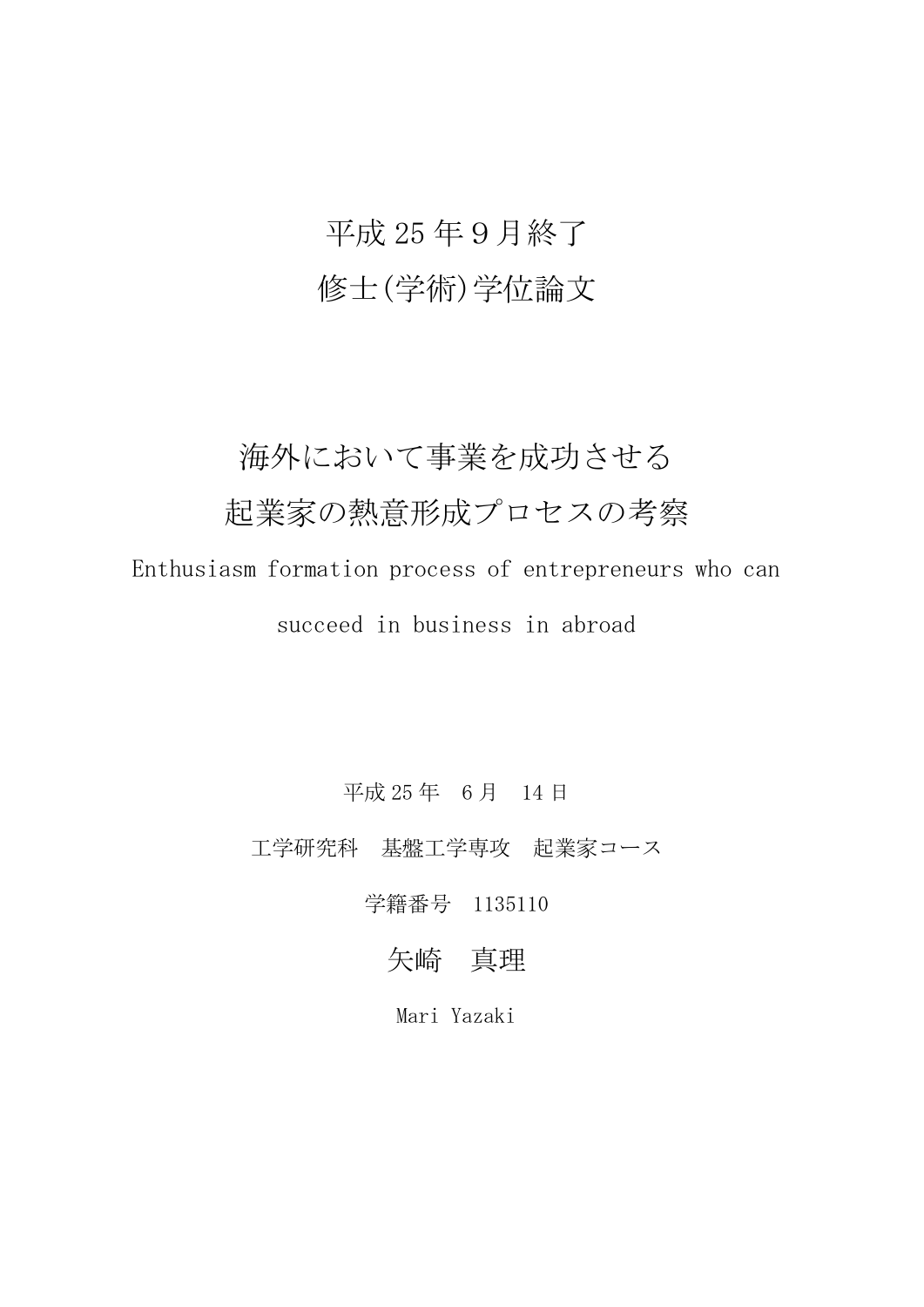#### 要旨

日本は 1990 年代の前半までは高度経済成長をし、企業の業績も個人経済力も上昇し 続けた。しかし、バブル崩壊後は一転して事業縮小、人員整理のために大量のリスト ラが起こるなど厳しい時代に突入、もっとも厳しい時代を乗り越え現在は徐々に経済 は回復傾向である。今後は高齢化と人口減少に伴い国内市場が縮小するとも言われて おり、日本国内に留まらず海外へ進出することは日本経済の活性化と発展に不可欠で はないかと考えられる。

企業・組織の最小単位は「個人」であり、海外展開するにあたっても必ずそれを行 う「個人」が存在する。実際は現場での彼らの努力や頑張りが海外展開が成功するか どうかを左右している。

そこで本論文ではまず、海外進出に関する先行研究から海外進出する際の成功要因 のレビューを行い、組織としての成功要因を個人としてクリアするための資質がどの ように形成されていったのかを明らかにすることを目的としている。個人として必要 となる資質のうち本研究で着目したものは以下3つである。

Ⅰ 固定観念にとらわれない柔軟な思考の形成

Ⅱ 人との出会い・つながりを重視できる力、コミュニケーション能力の形成

Ⅲ 失敗を恐れずに判断・決断する力、それを行動する力の形成

研究方法としてはライフヒストリー法を用いたインタビュー調査を行い、対象者の、 幼少期からの長期間にわたる人生史を聞き取り、分析を行った。

結果として、固定観念にとらわれない柔軟な思考は幼少期の生活環境と親との関係が 重要であり、人との出会い・つながりを重視できる力、コミュニケーション能力の形成 は、人の助言や提案を拒むことなく素直に受け入れることで成功体験につながり経験を 積んでいくことで身についていく、失敗を恐れずに判断・決断する力、それを行動する 力は、自信や大きな興味を持って判断、決断することを繰り返していくことが成功体験 につながり記憶されて資質として備わったということがわかった。

1